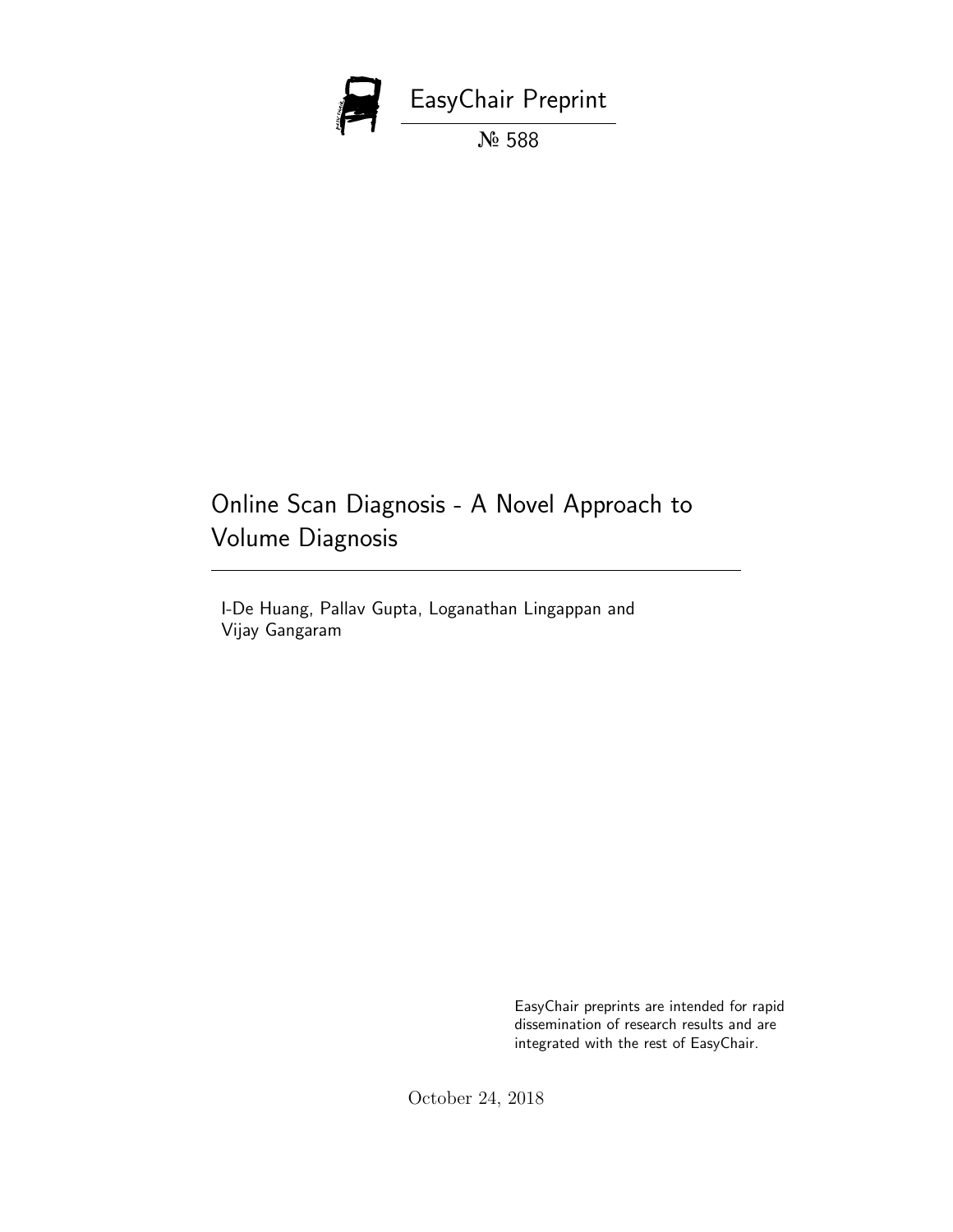# Online Scan Diagnosis A Novel Approach to Volume Diagnosis

I-De Huang, Pallav Gupta, Loganathan Lingappan, Vijay Gangaram Intel Corporation

1900 Prairie City Road, Folsom, CA 95630, USA {i-de.huang|pallav.gupta|loganathan.lingappan|vijay.gangaram}@intel.com

*Abstract*—In this paper, we present a novel approach to run scan diagnosis in a high volume manufacturing (HVM) environment. Our methodology enables two usage modes during scan diagnosis; we can perform diagnosis on *all* failing partitions on *all* units (a) on production testers directly or (b) on a *few* compute machines. Diagnosis or fault dictionary based methods are employed to pre-generate a suspect database (DB) for each design partition. Computationally efficient capture and chain diagnosis algorithms are developed to query the DB to form a suspect universe that explains the fail signature. Only certain pages of the DB are loaded in memory at any given time, requiring no more than a few megabytes of RAM. The technique has been successfully demonstrated on two Intel products with significant cost savings realized over the traditional approach. Diagnosis results have been validated by comparing against the output of a commercial diagnosis tool on thousands of wafers; more importantly, 97% of actual defects confirmed by physical failure analysis (FA) are successfully identified by the proposed approach.

# I. INTRODUCTION

Yield analysis (YA) is performed to (a) accelerate yield ramp, (b) debug excursions, and (c) improve mature yield. Scan diagnosis is a useful tool in the YA framework [1] [2] [3] [4] [5], and currently it can be summarized into two categories: hardware/tester based methods [6] [7] [8] [9] [10] and software based methods [11] [12] [13] [14]. However, selecting representative units, which highlight either existing or new defect modes, for failure analysis (FA) is difficult. Consequently, the electronic design automation (EDA) industry has developed software based volume scan diagnosis flows that statistically analyze diagnosis results from a large number of units to identify potential causes of yield loss at end-of-line. Timely resolution, whether it be in process, design, or test, is a boon to any product.

Although volume scan diagnosis flows are well defined, deploying them in an HVM environment is fraught with challenges. Our ability to scale to *multiple* products simultaneously is severely limited because we cannot afford to invest the necessary resources required to enable and maintain the flows. Based on our work at Intel, the main problems that plague the traditional approach can be summarized, in priority order, as follows:

1) It is a herculean task to coordinate with the various scan test content teams to collect, sanity-check, and manage diagnosis input collaterals (partition models, test patterns, layout DB, *etc*) in a timely fashion that are synchronized with the production test contest for every product stepping. Otherwise, significant delay is incurred in enabling diagnosis; and

- 2) A large number of *dedicated* compute machines are needed to process the diagnosis jobs with a reasonable turnaround time. Otherwise, heavy sampling is used which limits visibility for YA teams; and
- 3) Tester datalogs quickly grow big when there are lots of failures. Diagnosis throughput time is affected as we have to spend time splitting datalogs to generate individual failure files (one file per failing partition) for running diagnosis.

To address the aforementioned shortcomings, this paper proposes a novel, yet streamlined approach to enable volume scan diagnosis. The fundamental premise is to employ diagnosis or fault dictionary based methods to pre-generate a suspect DB for each design partition for all diagnosis scan test patterns only. This can be done during the test content generation phase. Using heuristic algorithms, to be described later, we perform fast lookup operations to form a suspect universe that explains the fail signature. The technical merit of this approach is that the algorithms are so simple and efficient that they can either run directly (hence, Online Scan Diagnosis (OSD)) on an automatic test equipment (ATE) (with minimal test time overhead) or on a few, undedicated computing machines. To be clear, we have demonstrated both use cases on two Intel products.

The reader may harbor suspicion regarding the feasibility of pre-generating diagnosis DB's for all design partitions in a reasonable amount of time. First, it should be mentioned that diagnosis scan test patterns generally are a subset of the full scan production test suite (10-50% per partition). Second, while we have used a brute force approach to generate the DB's, this is mainly due to the limitation imposed by our automatic test pattern generation (ATPG) tool. With some modifications, an ATPG tool can generate the diagnosis DB as a by-product during test generation. Later, we will present some experimental data to justify our claim.

The key contribution of this work is that, to the best of the authors' knowledge, this is the first practical demonstration of successfully running volume scan diagnosis on ATEs directly on a complex product with hundreds of partitions. In doing so, our methodology addresses the limitations of the traditional approach as follows:

- 1) Scan test content teams are now responsible for delivering diagnosis lookup DB's. Since these are generated during ATPG, they are easily synchronized with production test content.
- 2) Dedicated compute machines are no longer required. If running OSD on ATE's is not desired (this can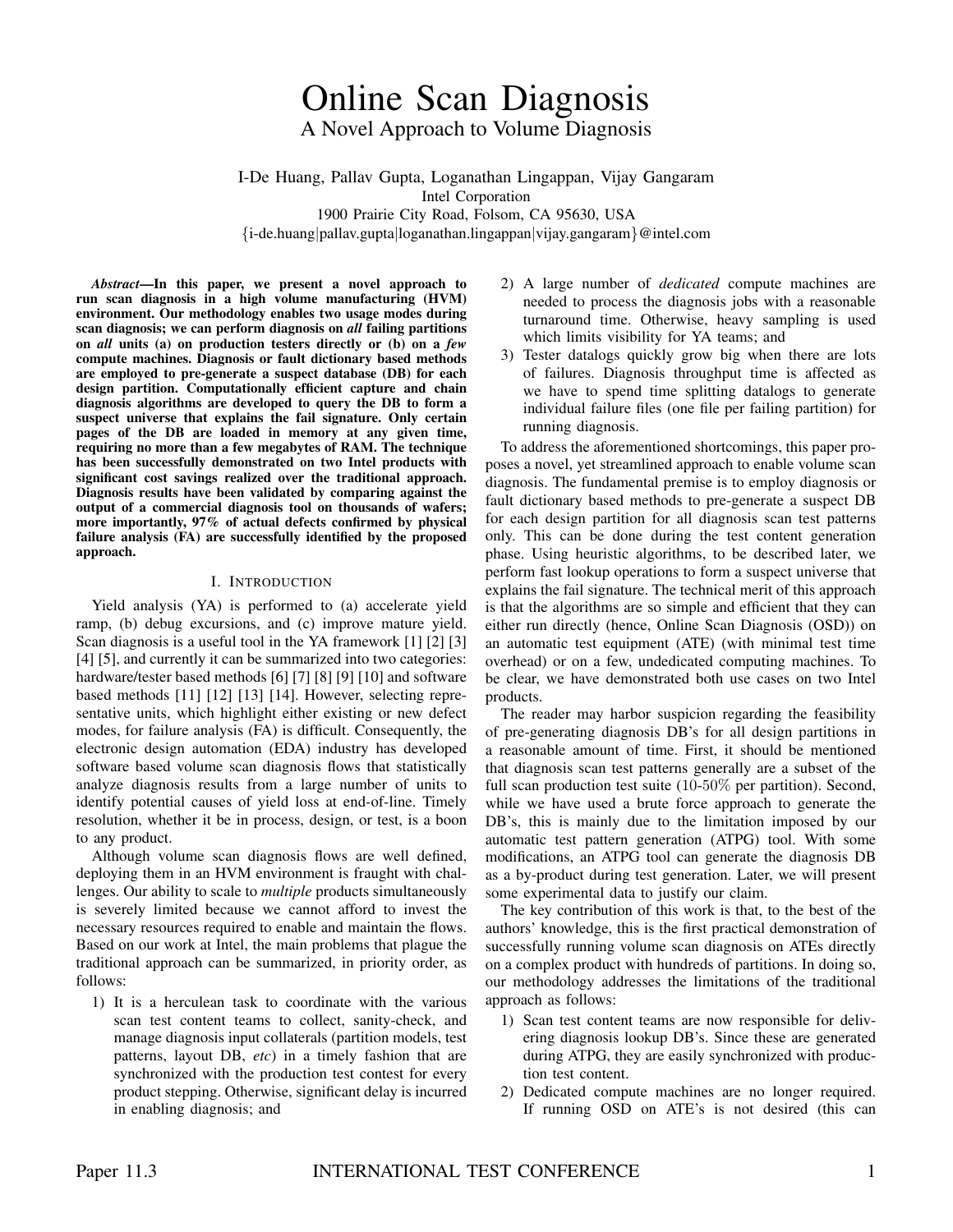

Fig. 1. A traditional scan diagnosis flow diagram.

happen on products with mature yields where test time is the primary concern), we can run diagnosis on a few, undedicated compute machines.

3) If OSD is run on an ATE, instead of capturing failures, we generate candidate suspects. Thus, the datalogs are significantly smaller in size.

The remainder of this paper is organized as follows: In Section II, we discuss some preliminaries that will be helpful in understanding this work. We describe our OSD methodology in detail in Section III. Capture and chain diagnosis algorithms based on this methodology are developed in Sections IV and V, respectively. The challenges and their solution in implementing OSD on automatic test equipment (ATEs) is discussed in Section VI. The encouraging results from deploying our work on two Intel products is presented in Section VII. We conclude this paper in Section VIII.

#### II. PRELIMINARIES

In this section, we present some background material that will be helpful in understanding this work.

The traditional scan diagnosis flow diagram is shown in Fig. 1. Scan pattern failures are collected for every partition on every unit during wafer sort. The failures are represented using a 3-tuple: pattern index, cycle number, and I/O pin name. Since the I/O pins are at ATE-level (*i.e.*, full-chip), and diagnosis runs at partition-level, a reverse mapping procedure is applied to convert the cycle fails to scan cell fails. Failure files are then created by splitting the datalog to grouping fails by partition across different units. The diagnosis jobs are then submitted to a compute farm for processing using an EDA diagnosis tool. After the diagnosis runs are completed, results are transferred to a DB where they can be analyzed by YA engineers.

# III. OVERVIEW OF OSD METHODOLOGY

In this section, we describe our OSD methodology in details.

# *A. DB Generation*

Some approaches use the fault simulation based dictionary for diagnosis existed before [1] [15] [16] [17], but the common challenges all come down to that it cannot be scaled to a larger partition as the dictionary size depends on the number of faults and patterns. Some researchers were able to apply dictionary approach on chain diagnosis since the number of faults are determined by the total number of scan cells which is usually  $\sim$ 2 to 3 order of magnitudes smaller. However, in order to reduce the dictionary size, additional overheads to calculate relative signature (instead of direct lookup) were introduced [15].



Fig. 2. An example of creating suspects for a single scan cell fail.

As mentioned earlier, the fundamental differences in our approach compared with other fault dictionary based approach are (a) to use diagnosis to pre-generate a suspect DB, and (b) two DB's are generated for every partition so direct lookups can be applied to avoid the overheads to perform forward and backward analysis. The first DB enumerates a set of pinpaths (*e.g.*, pins of standard cells) that will propagate a defect to an observation point (*i.e.*, a scan cell or a primary output). We call this the *Fail* DB. The second DB captures all the scan cells that will observe a defect on a pinpath. We call this the *Pass* DB. The reader will observe that once one of the DB is generated, we can directly compute the Pass (Fail) DB by reversing the data in the Fail (Pass) DB. Furthermore, the process of generating the Fail DB is equivalent to running diagnosis, while the process of generating the Pass DB is equivalent to running non-dropping fault simulation.

*1) Diagnosis-based Fail DB:* For generating the suspect DB (Fail DB) using diagnosis, we assume that there is a mismatch on a single scan cell while masking all other scan cells. We then ask a diagnosis tool to report a set of suspects that explain the failure on this scan cell for a scan pattern. The procedure is repeated for every scan cell in every scan chain using all the diagnostic patterns for a given partition. In essence, the tool is generating the fanin cone of the scan cell, and enumerating all the faults that can be propagated within the cone to that scan cell. Fig. 2 illustrates this concept.

*2) Fault Simulation-based Pass DB:* For generating the Pass DB using fault simulation, one suspect/fault is simulated in an ATPG tool to report a set of scan chain and cell failures for every scan pattern. The procedure is repeated for every suspect for a given partition. In essence, the tool is generating the fanout cone of a suspect, and enumerating all scan chains and cells where the fault can be observed. The brute force approach to run fault by fault simulation is used in order to generate Pass DB due to the limitation imposed by our automatic test pattern generation (ATPG) tool which will be discussed in Section VII-A

It is worth mentioning that the DB generation process described above can work on both compressed and uncompressed patterns. Furthermore, it is fault model agnostic as we do not put any limitation on the diagnosis tool on the types of faults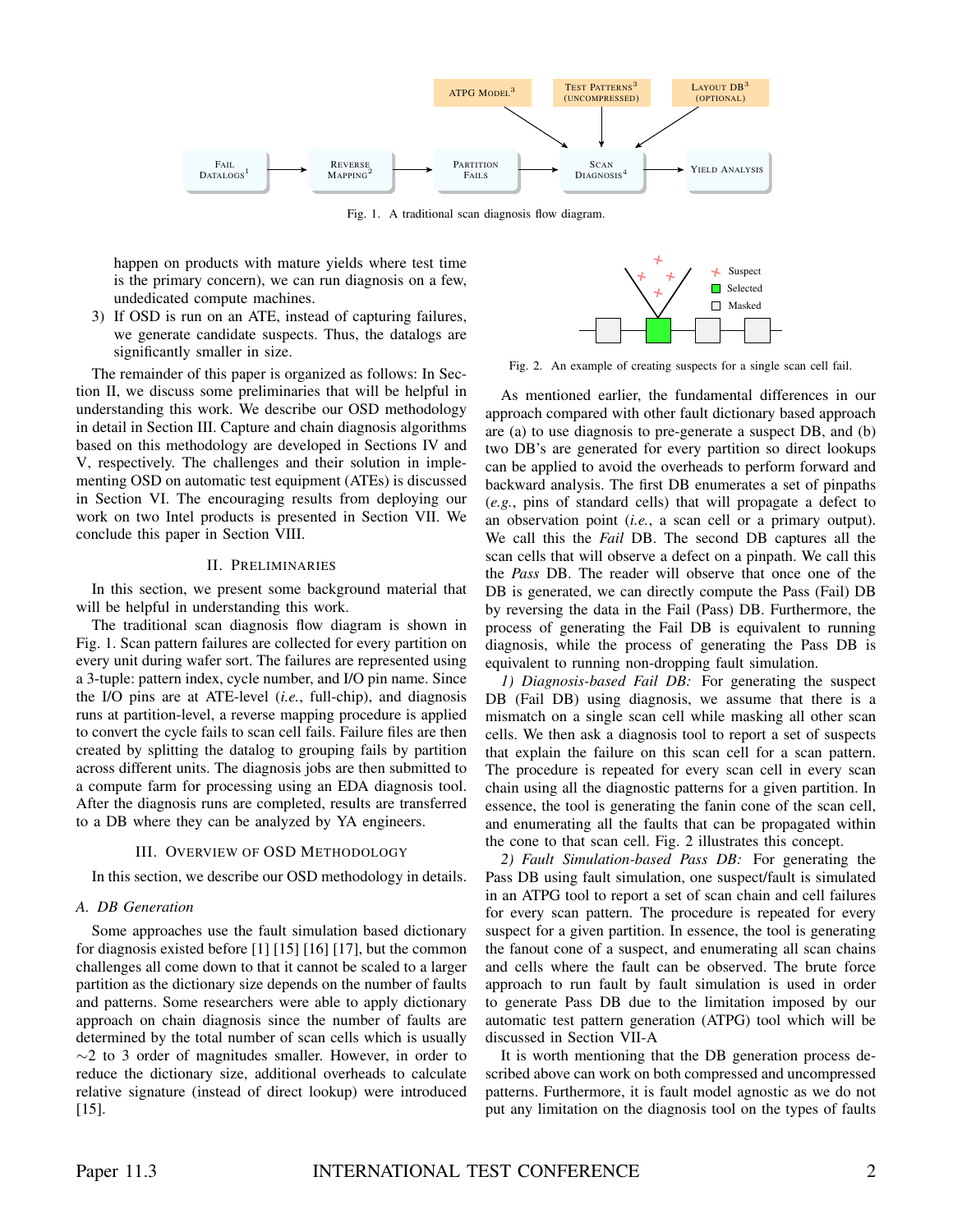

Fig. 3. An example of DB schemas.

to seed.

#### *B. DB Schema*

Once the necessary information for the Pass and Fail DB's has been generated, it needs to be stored in an efficient manner to enable fast query operations. We investigated multiple options, and settled on Berkeley DB [18] [19] - a high-performance embedded DB for key/value data. Unlike traditional dictionary based algorithms, Berkeley DB requires only a small chunk of a dictionary is loaded into memory at any given time. This size of the chunk is configurable (e.g., 256KB) and pages of the chunk can be swapped with the dictionary at a very high speed (with the help of B+tree and extended linear hashing access methods) when a dictionary lookup results in a miss in the chunk. Even with a very large size of DB (e.g., several GB), it is confirmed that loading and accessing DB has negligible impact on both of the memory footprint and algorithm runtime.

Our DB schemas and an example are shown in Fig. 3. The Pass DB is indexed using a bit-packed 3-tuple which comprises of the pattern number, scan chain, and scan cell index (shown as  $p_i$ ,  $c_i$ , and  $sc_i$ , respectively, in Fig. 3), and such order makes strong form of locality of reference to reduce the miss rate in DB cache. The return value is a set of integers delimited by ':'. Each integer represents a unique pinpath. A separate file is maintained that maps pinpaths to these integers. The Fail DB is indexed using a pinpath index which is assigned to the pinpath by the order of pattern number, scan chain, and scan cell index, so the strong form of locality of reference is also enforced. It also returns a set of integers that can be unpacked to obtain the pattern number, scan chain, and scan cell index. For our use case, 32-bit integers are sufficient. By this point, readers may already know how to estimate the size of Fail/Pass DB. For example, the size of Fail DB is determined by the total number of scan chains, the scan chain length, the total number of patterns, and the average number of suspects that can be observed at a scan cell.

# *C. OSD Flow Diagram*

Now that we know how to generate the DB's, we can significantly simplify the traditional scan diagnosis flow shown in Fig. 1 to the new flow shown in Fig. 4. The reverse mapping of ATE I/O fails to partition level I/O fails is now a part of the runtime engine. We parse the datalog to group the fails for each partition on every unit. Then we process each partition in sequential order by opening a handle to the DB's to diagnose all the jobs associated with that partition. In this manner, we are able to obtain speedup that is over *two* orders of magnitude compared with the conventional diagnosis flow with the help of pre-generated DB's and OSD algorithms.



Fig. 4. A simplified OSD-based scan diagnosis flow diagram.

TABLE I REMOVE SUSPECT(S) WITH A FAIL MISMATCH.

| <b>Suspects</b>             | <b>Expected Fails</b> | Actual      | Result    |
|-----------------------------|-----------------------|-------------|-----------|
|                             | Pat3, Cell500         | <b>PASS</b> |           |
|                             | Pat5, Cell502         | FAIL        | Eliminate |
|                             | Pat7, Cell500         | FAIL        |           |
|                             | Pat4, Cell500         | FAIL        |           |
| $\mathcal{D}_{\mathcal{L}}$ | Pat6, Cell502         | FAIL        | Keep      |
|                             | Pat8, Cell500         | FAIL.       |           |

#### IV. OSD CAPTURE ALGORITHM

A Fault-based OSD capture algorithm is first proposed, and it demonstrates high diagnosis accuracy when the suspect defect type is Stuck-at (SA). (Here we assume the diagnosis results returned by the commercial diagnosis tool used in house are golden.) In order to obtain high diagnosis accuracy on the defect type other than SA (that includes Open/Short, Bridge, Cell, and Unknown defects), Cell-based OSD capture algorithm is introduced. In this section, we describe both OSD capture algorithms in details, and the experimental results are presented in Section VII.

# *A. Fault-based OSD Capture Algorithm*

We first developed Fault-based OSD capture algorithm to serve the purpose of running scan diagnosis on ATE. It is computationally efficient and achieves speedup over two orders of magnitude compared with the conventional diagnosis flow. The proposed Fault-based OSD algorithm starts with querying Fail DB for every failed scan cell to form a suspect universe. Pass DB is queried for each suspect from the universe to obtain expected fail patterns, scan chains, and scan cells. If the expected fails does not match the actual fail signature, such suspect is removed. Table I demonstrated a case where there are 2 suspects, Suspect1 and Suspect2. Suspect1 supposes to fail Pat3, Pat5, and Pat7. However, the actual fail signature shows Pat5 and Pat7 fail while Pat3 passes. Hence, Suspect1 is removed from the suspect list. We then start to iterate through retained suspects to obtain the patterns where the fail signature is explained by the suspect. Suspects that have the maximum explained patterns are first picked up, and suspects that explain the same patterns are lumped together as a symptom. The process is repeated until all failed patterns are covered.

# *B. Cell-based OSD Capture Algorithm*

As described earlier, the Fault-based OSD capture algorithm only identified suspects that can perfectly match actual fail signature for explained patterns. When the defect type is SA, the proposed algorithm is able to match commercial diagnosis tool, and those are confirmed 100% to be the actual defects by physical failure analysis (FA). However, we observed the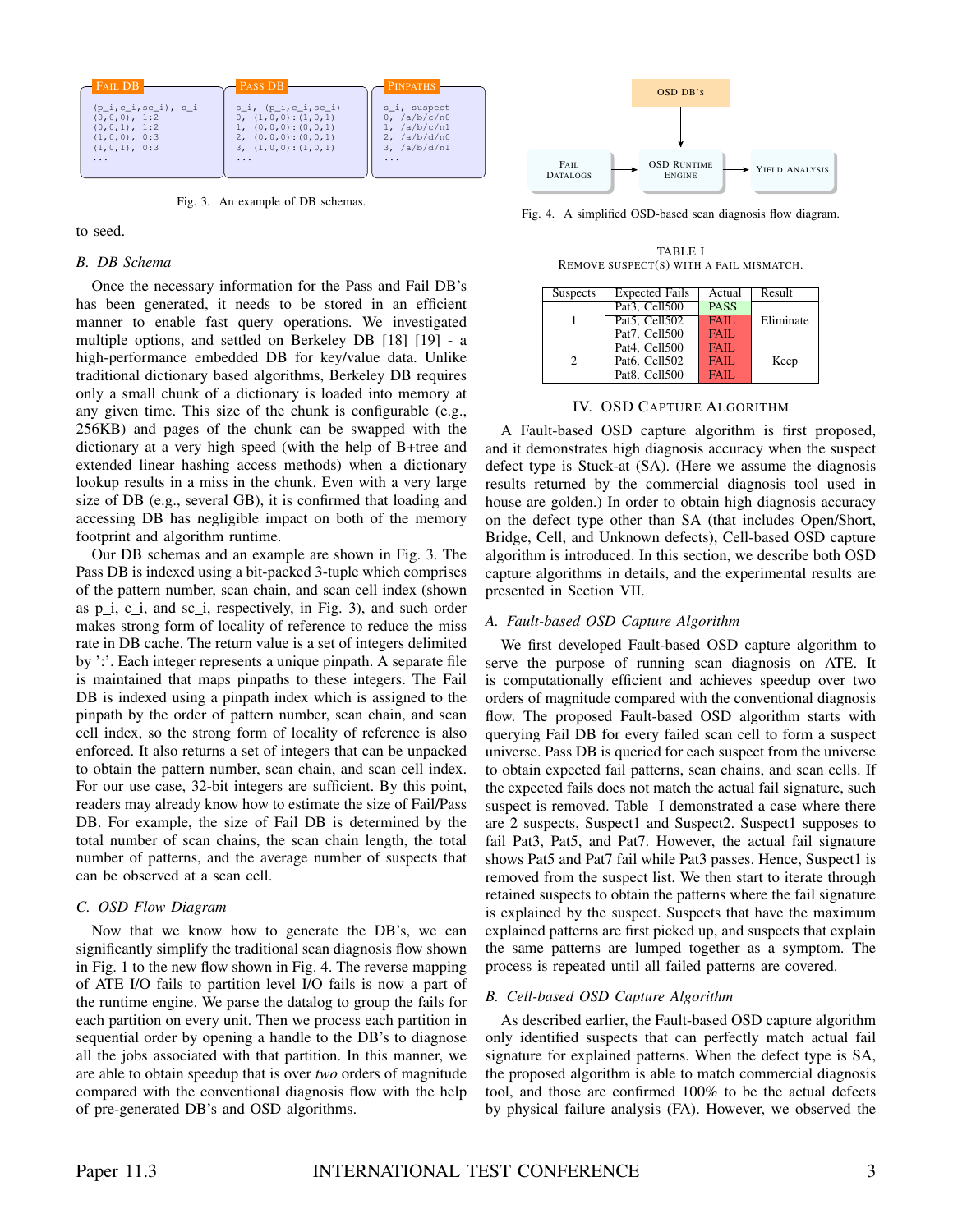

Fig. 5. The proposed Cell-based OSD capture algorithm flow diagram.

proposed algorithm matched poorly (match ∼15% of actual defects by FA) when the defects types are Open/Short, Cell, Bridge, and Unknown. After further investigation, the following root causes are identified:

- 1) The proposed algorithm forces restrict constraints by discarding suspects that do not match the fail signature perfectly for explained patterns even though they are the best candidates where the defect type other than SA may occur.
- 2) The Pass/Fail DB is generated pattern by pattern, and when a single pattern is diagnosed, the suspects in reports can only contain SA defects. However, for the defect type other than SA, it may require 2 patterns to detect it [20] [21]. It requires either additional DB to be generated for other types of defects specifically or a new heuristic algorithm to model other types of defects with exploiting the existing SA DB.

The Fault-based OSD capture algorithm is then enhanced with the following three key techniques to tackle the gaps identified above.

- 1) A scoring system is introduced to loosen the strict constraint which requires a suspect to match the fail signature perfectly. The score is calculated for every potential suspect on each pattern based on the percentage of fail signature match. At the end, the average score per pattern is recorded for every potential suspects and use it as a guideline to only select those suspects with the highest score in the diagnosis results.
- 2) A generic fault propagation and observation model at the pinpath level is proposed based on the following axiom. *Axiom 1:* Any type of defect that occurs at a pinpath can be the diagnosis suspect if both SA defects (SA0 and SA1) at a pinpath can collectively explain the failed pattern.
- 3) A generic fault propagation and observation model at the cell instance level is proposed based on the following axiom.

*Axiom 2:* Any type of defect that occurs within a cell can be the diagnosis suspect if both SA defects (SA0 and SA1) at the cells output pinpaths can collectively explain the failed pattern.

The proposed cell-based OSD capture algorithm flow diagram is shown in Fig. 5, and details on each key idea are described next.

*1) Scoring System:* For a given potential suspect, the score is calculated for each pattern based on the percentage of fail signature (at scan cells) such suspect can explain (from the lookup in Pass DB). In the Fault-based OSD capture algorithm described earlier, the percentage of fail signature the heuristic is seeking to explain is always 100%, i. e., all failed scan cells need be explained by such suspect for a given pattern. If this requirement is not satisfied, the suspect will be dropped and not be included in the diagnosis results. Due to this 100% match constraint enforced in the algorithm, some cases end up reporting suspects that are able to explain much less number of failed patterns with 100% fail signature match (that leads to multiple symptoms with incorrect suspects) while dropping suspects that are able to explain all failed patterns with, lets say, 99% fail signature match. By having a scoring system with high threshold (e.g., 95% shown in Fig. 5) set in the heuristic helps to recover such suspects. As demonstrated in Fig. 5, if the proposed heuristic can identify a set of suspects that are able to explain all failed patterns with more than 95% match, the diagnosis is concluded. Otherwise, we will proceed to the next step.



Fig. 6. An example of fault propagation and observation model at pinpath level.

*2) Fault Propagation and Observation Model at Pinpath Level:* For any type of defect other than SA (e.g., Open/Short), the defect occurs at a cell pinpath may behave like a SA0, SA1, or no faulty value under different logic conditions by different patterns. In order for this pinpath to be a suspect, it need explain the failed pattern with a faulty value at the pinpath that can be propagated and observed at those failed scan cells. The faulty value can be either 0 or 1. Hence, the idea here is instead of analyzing and simulating a pattern to determine if the defect would behave like SA0 or SA1 at a pinpath, the expected fail signatures of SA0 and SA1 at the pinpath are both tested to check if either one matches the fail signature. If it matches, we can conclude that this failed pattern can be explained at this pinpath by a defect.

In the example shown in Fig. 6, there are total 6 failed patterns. P1 and P6 can be fully explained by the SA0 at the pinpath /a/b/c/out while P2, P5, P7, and P23 can be fully explained by SA1 at the same pinpath. Collectively SA0 and SA1 at the pinpath /a/b/c/out can explain all 6 failed patterns. The proposed heuristic will conclude there exist a defect at the pinpath /a/b/c/out. Readers may observe that the proposed heuristic will only identify that a defect occurs at the pinpath. However, it is not able to conclude the defect type. For yield analysis (YA) point of view, this is acceptable as the key information such as pinpath name, net that is connected to this pinpath, the cell template name, and even the layout information can still be obtained to perform YA without knowing the defect type. As demonstrated in Fig. 10, if the proposed heuristic can identify a set of suspects that are able to explain all failed patterns collectively with both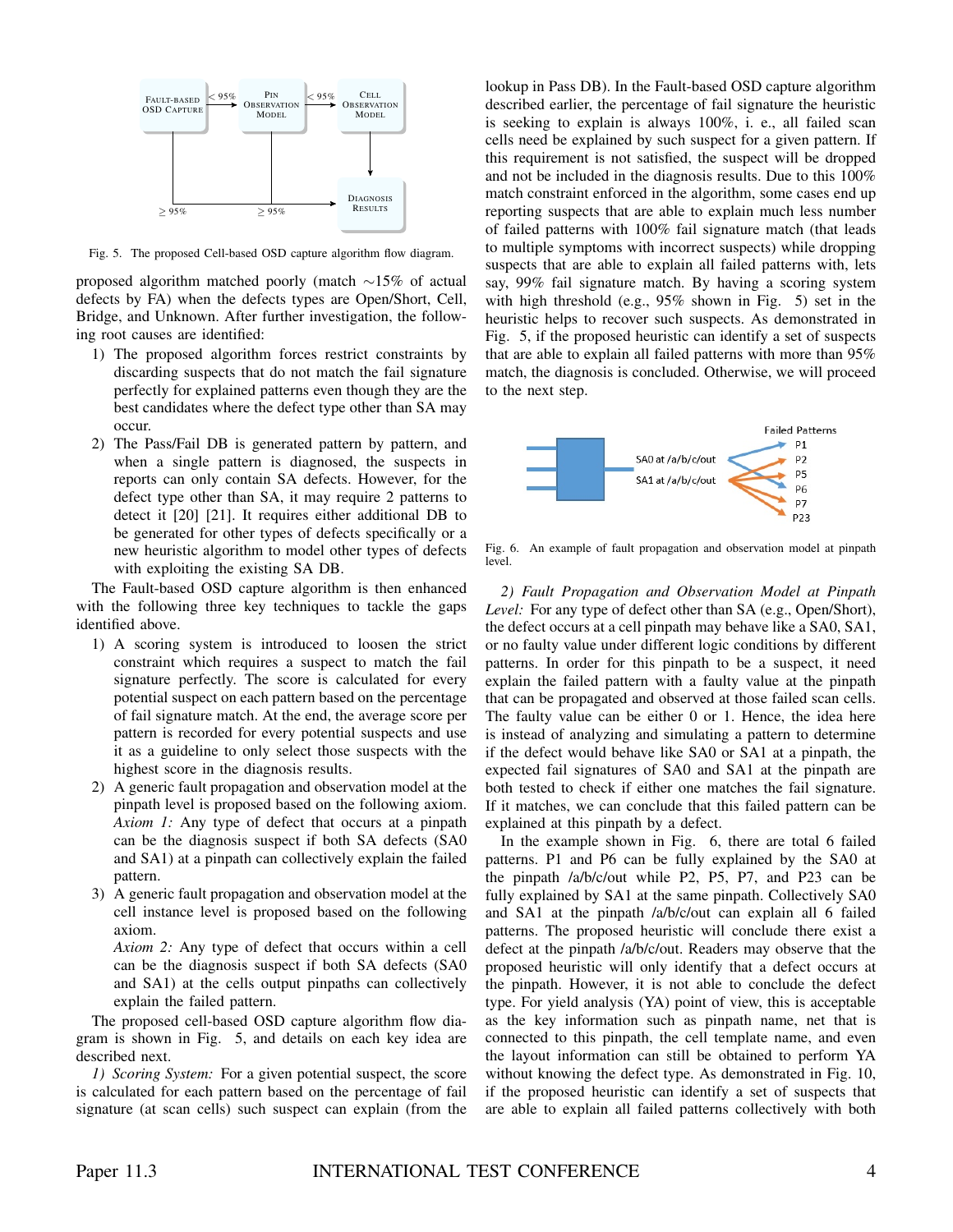SA0 and SA1 with more than 95% match, the diagnosis is concluded. Otherwise, we will proceed to the next step. By this stage, only a small percentage of diagnosis runs ( $\sim$ 10%) found to proceed to the next step.



Fig. 7. An example of fault propagation and observation model at cell level.

*3) Fault Propagation and Observation Model at Cell Level:* For any type of defect occurs within a cell may or may not cause a faulty value appears on at one of its output pinpath(s) under different logic conditions by different patterns. In order for this cell to be a suspect, it need explain the failed pattern with a faulty value at one of its output pinpath that can be propagated and observed at those failed scan cells. The faulty value can be either 0 or 1. Hence, the idea here is instead of analyzing and simulating a pattern to determine if the defect within a cell would behave like SA0 or SA1 and propagate to which of its output pinpath(s), the expected fail signatures of SA0 and SA1 at all its pinpath(s) are all tested to check if any one matches the fail signature. If it matches, we can conclude that this failed pattern can be explained by a defect within this cell.

In the example shown in Fig. 7, P1 and P6 can be fully explained by a defect occurs at the pinpath /a/b/c/out1 (It can be collectively explained by SA0 and SA1, or it can be explained only by either SA0 or SA1.) while P2, P5, P7, and P23 can be fully explained by a defect occurs at /a/b/c/out2. Collectively pinpath /a/b/c/out1 and /a/b/c/out2 can explain all 6 failed patterns. The proposed heuristic will conclude there exist a defect within the cell /a/b/c. As demonstrated in Fig. 10, if the proposed heuristic can identify a set of cells that are able to explain all failed patterns collectively with both SA0 and SA1 at cells output pinpaths with more than 95% match, the diagnosis is concluded. Otherwise, suspect(s) with highest score will be reported.

With these 3 key changes encapsulated in the Cell-based OSD capture algorithm, 97% of actual defects (improved from 15%) confirmed by FA are successfully identified as suspects in the diagnosis results by our proposed heuristic. More experimental results are presented in Section VII.

# V. OSD CHAIN ALGORITHM

The normal practice of software-based chain diagnosis usually consists 2-step tests. A chain test that consists of shift-in and shift-out operations is first applied to detect any scan chain fail and to determine the defect type by simply analyzing the faulty shift-out sequence [22]. If a scan chain fails, scan/capture tests that are specifically generated by targeting the faults at scan cell pins are run to help allocate the defect location [23] [24].

Fig. 8 demonstrates a chain diagnosis case where a SA defect occurs at (chain 2, cell 5). Initially the lower bound



Fig. 8. An example of chain diagnosis case.

 $(LB)$  is set to (chain 2, cell 1) and the upper bound (UB) is set to (chain 2, cell 10). Lets assume it is learned from Pass DB that SA0 and SA1 at (chain  $2$ , cell $\overline{3}$ ) would cause (chain  $\overline{3}$ , cell  $\leq$  5) and (chain 1, cell  $\leq$  4), respectively, to fail pattern  $\leq$  p. If (chain 3, cell 5) does not fail and the expected shift value is 1 at (chain  $2$ , cell  $3$ ) for such pattern, it implies (chain  $2$ , cell 3) will not have SA0 defect, i.e., it can be set to 1 by shift. Similarly, if (chain\_1, cell\_4) does not fail pattern\_q and the expected value is 0 at  $(char$   $2$ ,  $cell_3)$  for that pattern, it implies (chain 2, cell 3) will not have SA1 defect, i.e., it can be set to 0 by shift. Since both value 0 and 1 can be set at (chain 2, cell 3) by shift, we can conclude that the defect at chain 2 must occur after cell 3. (If a SA occurs before the cell\_3, cell\_3 can only be set to one single value by shift.) Hence, LB can be refined to cell\_4.

# *A. Implication Graph*

We start with the definitions of controllable and observable which are used to refine LB and UB, respectively.

*Definition 1:* (chain\_i, cell\_j) is said to be controllable-1 and controllable-0 if it can be set to value 1 and value 0, respectively, with shift. (chain i, cell  $j$ ) is said to be controllable if it is both controllable-1 and controllable-0.

*Definition 2:* (chain i, cell j) is said to be observable-1 and observable-0 if it passes with expected value 0 and 1, respectively, with shift.  $(chain_i, cell_j)$  is said to be observable if it is both observable-1 and observable-0.

*Axiom 3:* If (chain\_i, cell\_j) is controllable, (chain\_i, cell\_k) is controllable for all  $k < j$ . Hence LB can be improved to scan cell j.

*Axiom 4:* If (chain i, cell j) is observable, (chain i, cell k) is observable for all  $k > j$ . Hence UB can be improved to scan cell j.

The above exercise helps the idea of modeling Pass/Fail DB as an implication graph and use Boolean Constraint Propagation to improve the lower bound (LB) and upper bound (UB) of the potential defect location. Axiom 3 states if  $(chain_i, cell_i)$  is controllable, both value 0 and 1 can be set at (chain\_i, cell\_j) with shift. It indicates no defect can occur before (chain\_i, cell\_j). Hence, LB can be refined to cell\_j. Axiom 4 states if  $(chain_i, cell_i)$  is observable, it indicates both expected value 0 and 1 can be observed and passed at this cell and no defect can occur at or after this cell. (If a SA defect occurs at or after this cell, cell j would always tight to a single value.)

The implication graph can be derived from iterating through Fail DB. For example, given by the example Fail DB in Fig. 9, the implications are created in Fig. 10.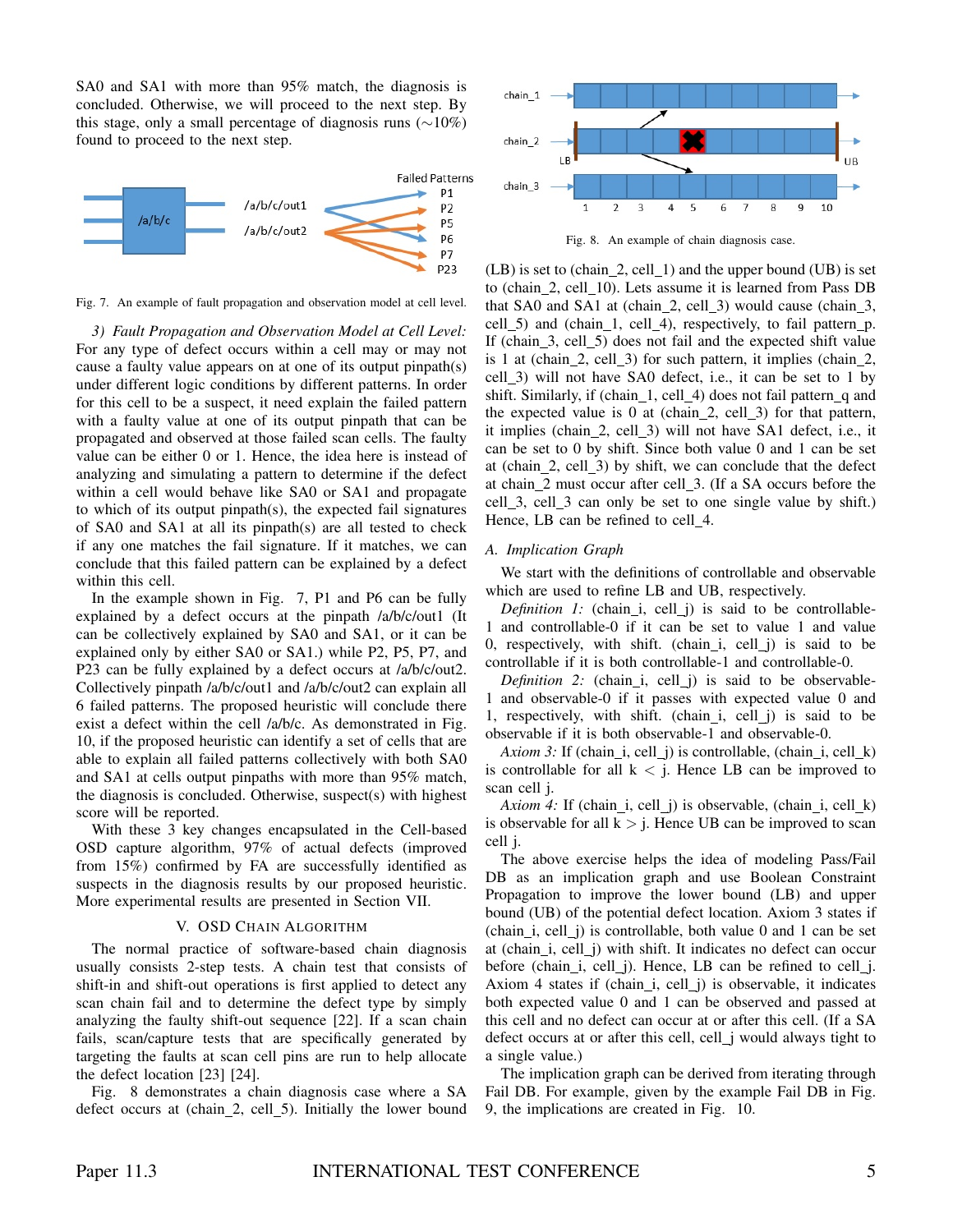| Pattern      | Mismatch                  | <b>Suspects</b>        |
|--------------|---------------------------|------------------------|
| $\mathbf{1}$ | (chain 3, cell 4)(0)      | (chain 2, cell 2)(SA0) |
| 2            | (chain $3$ , cell $1)(1)$ | (chain 2, cell 2)(SA1) |

Implication from observable to controllable:

(chain\_3, cell\_4) = observable and Pass@Pattern1 => (chain\_2, cell\_2) = controllable-1 (chain\_3, cell\_1) = observable and Pass@Pattern2 => (chain\_2, cell\_2) = controllable-0

#### Implication from controllable to observable:

 $\overline{\text{(chain_2, cell_2)}}$  = controllable =>  $\overline{\text{(chain_3, cell_4)}}$  = observable-0 (chain\_2, cell\_2) = controllable => (chain\_3, cell\_1) = observable-1

# Fig. 9. An example Fail DB used for implications.

```
Observable[3,4] -> Controllable-1[2,2]
Observable[3,1] -> Controllable-0[2,2]
Controllable[2,2] -> Observable-0[3,4]
Controllable[2,2] -> Observable-1[3,1]
Controllable-1[2,2] & Controllable-0[2,2] -> Controllable[2,2]
Observable-0[3,4] & Observable-1[3,4] -> Observable[3,4]
Observable-0[3,1] & Observable-1[3,1] -> Observable[3,1]
```
#### Fig. 10. Example implications built from a Fail DB.

# *B. OSD Chain Algorithm*

Given by a chain fail datalog for a partition, the proposed OSD chain algorithm starts with building implication graph from its FAIL DB. Then the mismatches on the faulty chain are processed to identify the defect type. Once the defect type is realized, we proceed with the following 2-step process. The first step is to quickly refine UB based on the shift-out sequences for scan tests at the faulty chain followed by feeding built implication graph to Boolean Constraint Propagation engine [25] to improve LB.

Lets assume a scan chain has length of m, and scan vector shift in starting at cell index equal to 1 and shift out at cell index equal to m. The defect type is determined to be SA0. The search to identify the first failing scan cell (that has an expected value 1) starts from the scan cell index equal to m. Another search to identify the first passing scan cell (that also has an expected value 1) starts from the scan cell index equal to 1. The minimum value of these two search results will be assigned to UB. Observable is set to TRUE for every scan cell index larger than UB in the faulty chain.

The second step is to set Observable to TRUE for every passing scan cell in a non-faulty chain by iterating every scan pattern. SMT solver is then launched to perform Boolean Constraint Propagation, and after the run is completed, Axiom1 is applied to refine LB to conclude the defect location. More experimental results are presented in Section VII.

# VI. HVM TESTER IMPLEMENTATION

The low memory requirements and high computational efficiency of the online scan diagnosis algorithm makes it suitable to be deployed in a sort/class test program. During test program load, the diagnosis dictionary is copied to each tester site controller machine. Site controllers have several 100 GBs of disk space available and the dictionaries can be added without any impact on other disk related needs of the test program. The load time overhead associated with copying both

PASS DB and FAIL DB to site tester controller is ∼5-10%. Please note that this is a one-time activity as a test program once loaded is used for several wafers and the overhead gets amortized across these wafers.

After the test program completed loading, test program starts initialization, so a chunk of the dictionaries is loaded into the tester memory. This size of the chunk is configurable and pages of the chunk can be swapped with the dictionary at a very high speed when a dictionary lookup does not find the needed information in the chunk. For each dictionary, the memory overhead at any given time is only 256 KB (size of the chunk). Several tester runs confirmed that this overhead has negligible impact on the memory footprint of the entire test program.

The test method used to run scan content and collect the failure datalogs is enhanced in the following two ways:

- 1) After the scan content is run on the unit/device under test, the failures or mismatches between expected and actual scan captures are fed directly to the online scan diagnosis algorithm.
- 2) Instead of storing mismatches, the scan datalog now stores the results of diagnosis algorithm in terms of suspects and symptoms. An added benefit of this approach is to drastically reduce the size of the scan datalog file. While scan datalog file sizes are not of much concern in a mature process node, it is actively managed during the ramp of new process nodes. Given the defect densities, the datalog sizes could get large enough to force either sampling or truncation. However, this is a non-issue with online scan diagnosis.

The test time overhead of adding the additional diagnosis step per wafer is ∼1% of the total wafer runtime. One critic here could be that the algorithm was run only on a few units per wafer. This experiment was done during the initial stages of a process ramp wherein potentially many units on any wafer would fail some portion of the sort content. Hence, the overhead per wafer also translates to a similar overhead per unit. The reduction in scan datalog size is ∼131X as the diagnosis candidates are captured instead of the mismatches. Fig. 11 demonstrates the overall compute time trends (on one CPU thread) for OSD and the commercial diagnosis tool on one of the actual partition. OSD compute time takes one big hit upfront to generate both PASS and FAIL DB's (about 54 hours), and then average  $0.076$  second per diagnosis case to remain almost flat due to its very low average runtime. The commercial diagnosis tool start at 0 overhead with averages 23 seconds per diagnosis case, and the compute time trend of the commercial diagnosis tool crosses that of OSD and continue to increase at a much faster pace when the total number of diagnosis cases reaches 8,453. (Please note that we give benefit of discounting the time to load model and patterns for the commercial diagnosis tool even though the time may not be always negligible.) This figure perfectly demonstrates OSD approach is more suited to scale up for volume diagnosis while the commercial diagnosis tool is well suited for unit level diagnosis.

The following two approaches aid in eliminating the overhead of the additional diagnosis step and further help in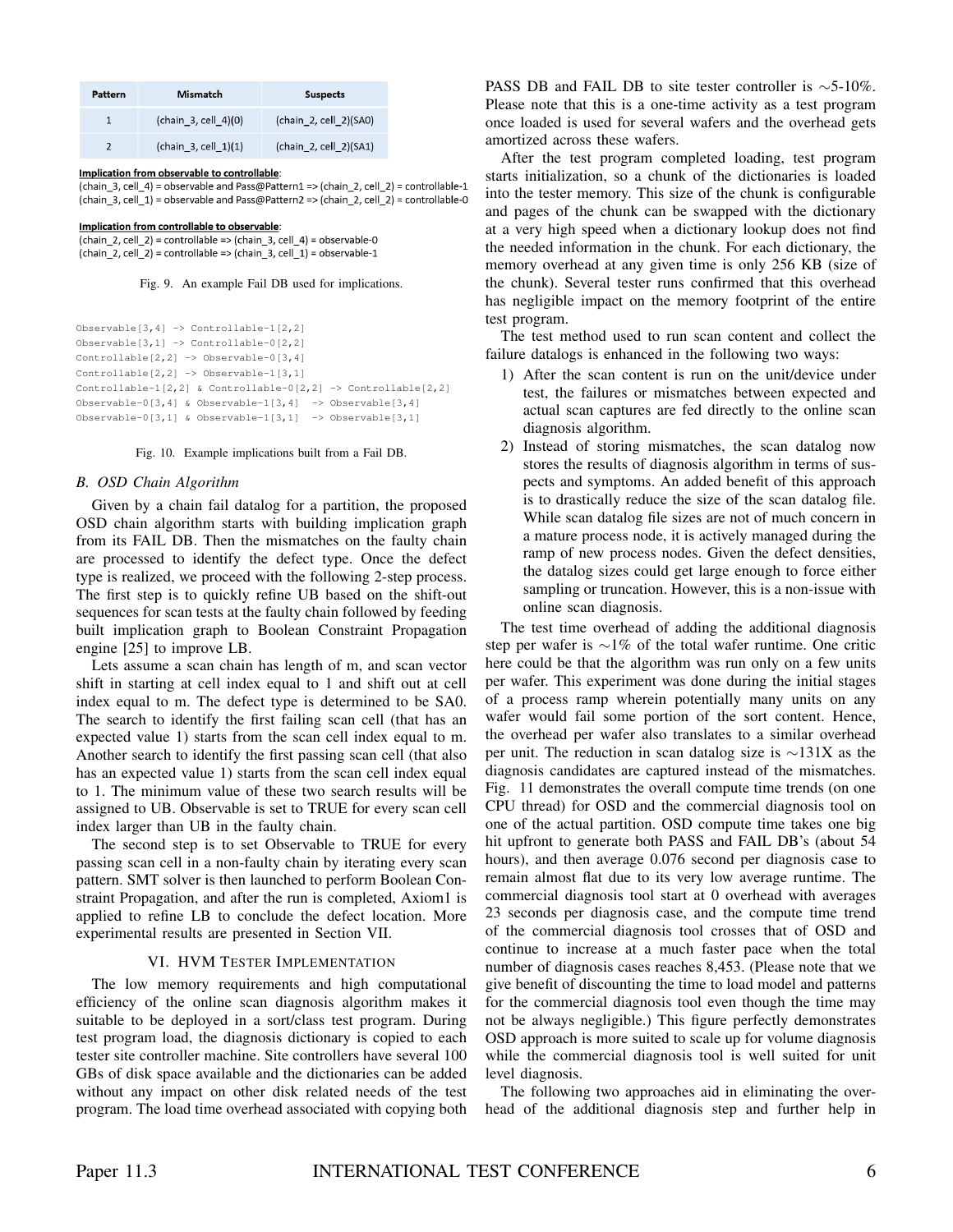

Fig. 11. Compute time trend for OSD and the commercial diagnosis tool.



Fig. 12. Test time reduction by splitting pattern lists.

reducing the test time associated with running the scan content.

- 1) An approach is used to eliminate the test time overhead of diagnosis by launching it as a separate thread once the mismatches are available in the tester memory. An additional checkpoint is needed further down in the test program to wait for the thread to complete and write the diagnosis results to the datalog. Based on multiple wafer experiments, as long as the scan content execution and checkpoint stages are separated by 4-5 tests, the overhead associated with diagnosis can be completely eliminated by running diagnosis in parallel to these tests.
- 2) A diagnosis is considered to be of high quality if the number of diagnosis candidates (suspect) per symptom (defect) is small (ideally 1). Diagnosis algorithms need a combination of passing and failing pattern information to reason about the candidates. In general, depending on each defect, high quality diagnosis can be attained by using a subset of the test content as not all of the content is relevant for each defect. Given the high computational efficiency of the proposed algorithm, this observation can be exploited to reduce the overall test time per unit. Fig. 12 illustrates this process. The first step is to divide the scan content into smaller pattern lists (plist), said 3 plists. Plist1 is executed first and diagnosis is run. If the resulting diagnosis is of high quality, then the execution of remaining plists is skipped. This saves both the execution and diagnosis times associated with plists 2 and 3. However, if the diagnosis quality is not sufficient or if plist1 passes, then the next plist is executed and diagnosis is run. The process is repeated until a good quality diagnosis is obtained or all plists are executed. Implementation of this approach

TABLE II ESTIMATED IDEAL RUNTIME FOR DB GENERATION.

| Pattern        | # of Patterns | <b>Fault Simulation</b> | <b>Fault Simulation without</b> |
|----------------|---------------|-------------------------|---------------------------------|
|                |               | (Seconds)               | Fault Dropping (Seconds)        |
| P1             | 32            | 24                      |                                 |
| P2             | 64            | 64                      | 66                              |
| P3             | 10            | 56                      | 112                             |
| P4             | 636           | 118                     | 1793                            |
| P <sub>5</sub> | רר            | 149                     | 162                             |

in a production test program not only eliminated the initial diagnosis overhead but also reduced the test time associated with scan content by 23%. One shortcoming of the approach could happen when plists 1 and 3 detect separate defects and the execution end after plist2 execution, i.e., plist3 is skipped. At a wafer level, we did not see any degradation in diagnosis quality due to this shortcoming as such scenario is extremely rare since it requires different pattern lists to target mutually exclusive faults and failing units to have exactly the same defects (mode and location) associated with the mutually exclusive faults.

# VII. INDUSTRIAL RESULTS

The section starts with the fault simulation results to demonstrate the speedup OSD DB generation potentially can have with a fault simulation enhancement in the commercial ATPG tool. By assuming the diagnosis results produced by the commercial diagnosis tool are golden, the comparison in terms of diagnosis accuracy and resolution are demonstrated for Fault-based OSD capture algorithm, Cell-based OSD capture algorithm, and OSD chain algorithm for results on many wafers.

#### *A. Ideal DB Generation Runtime*

As described in the earlier section, a brute force approach to run fault by fault simulation (or scan cell by scan cell diagnosis) is used in order to generate Pass DB (Fail DB) due to the limitation imposed by the commercial ATPG (Diagnosis) tool. It is believed that with some modifications to report all observable points (at scan cell) for all detectable faults for every pattern, an ATPG tool can generate the Pass DB by running fault simulation without fault-dropping. Table. II illustrates the fault simulation time with and without dropping faults. It demonstrates even with a large number of 636 patterns for P4 and after adding some overheads to the forward simulation engine to track faults with all their observable points (at scan cells) plus I/O time to write out the dictionary table, Pass DB should still be able to be created within a reasonable time (within 24 hours on a single CPU thread). However, for the partition with the same pattern set P4, using a brute force way like what we are doing is this paper would take tens or even hundreds of days on a single CPU thread. This expensive overhead make it difficult to scale up and fully utilize the goodness of proposed method. The expected turnaround time to generate Pass/Fail DB may speed up by 2 to 4 orders of magnitudes if such capability exists.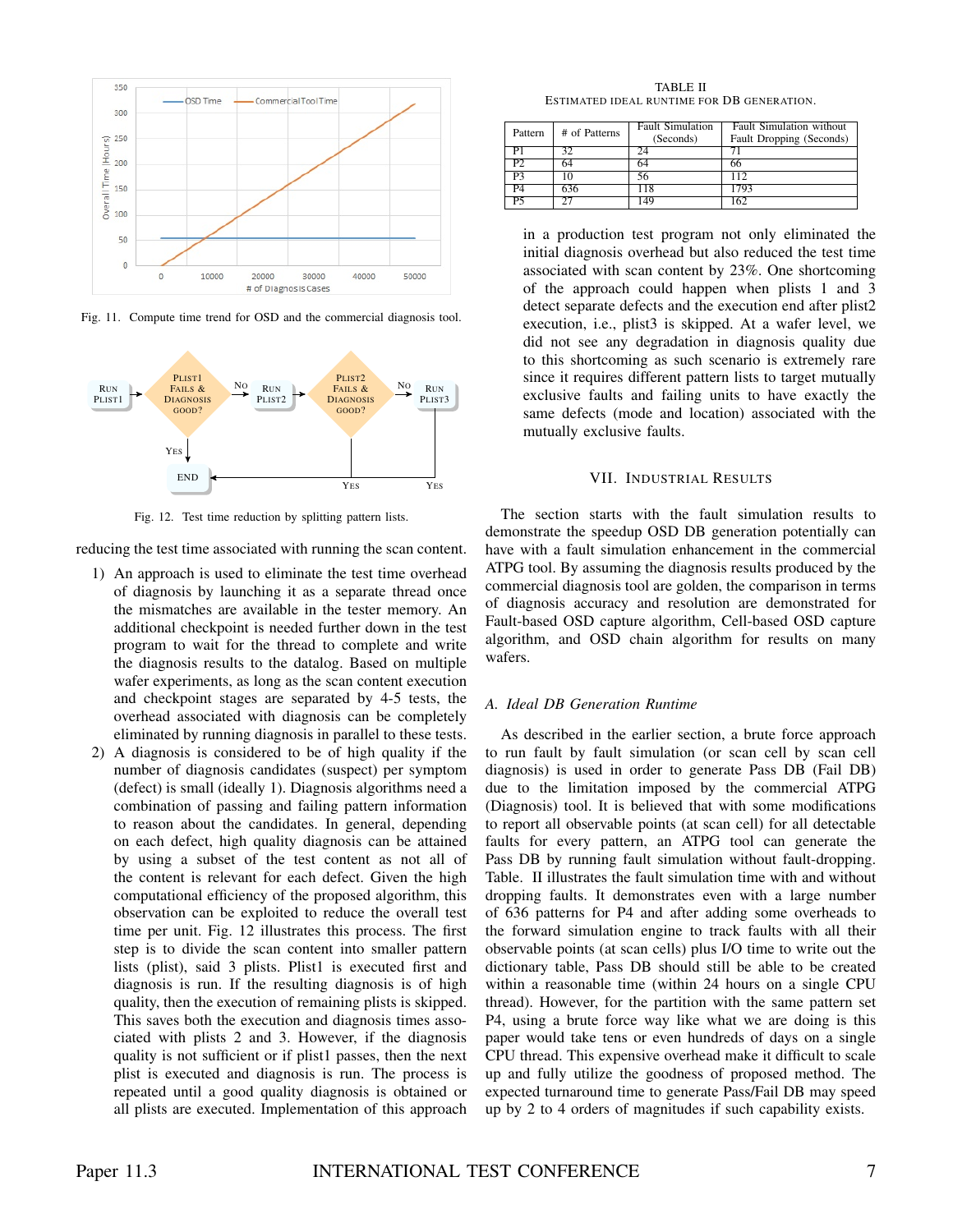# *B. Experimental Results for Fault-based OSD Capture Algorithm*

The experiment is setup to randomly inject a number of 1 to 5 SA defects in a partition for totally 10k cases with two types of patterns (bypass patterns and compressed patterns). Failure is reported by performing fault simulation on those injected random SA defect(s) and then it is sent to both the commercial diagnosis tool and our proposed OSD algorithm to diagnose. The accuracy is determined by verifying if diagnosis results return with the injected defect(s) as suspects. We used the following accuracy definitions to help demonstrating the benefits of the proposed OSD algorithms given by  $k_i$  is the number of defects correctly reported in diagnosis results,  $m_i$ is the number of actual defects injected to the partition, and N is the total number of diagnosis cases.

$$
Accuracy_w = \frac{\sum_{i=1}^{N} \frac{k_i}{m_i}}{N}
$$

$$
Accuracy_p = \frac{\sum_{i=1}^{N} \left\{ \begin{array}{l} 1, k_i = m_i\\ 0, k_i \neq m_i \end{array} \right.}{N}
$$

$$
Accuracy_a = \frac{\sum_{i=1}^{N} \left\{ \begin{array}{l} 1, k_i > 0\\ 0, k_i = 0 \end{array} \right.}{N}
$$

 $Accuracy<sub>w</sub>$  is the sum of all weighted accuracy calculated by the percentage of the injected defects identified in diagnosis results for a diagnosis case. If a test case injected by 4 SA defects is successfully diagnosed with 3 suspects, Accuracy<sub>w</sub> is equal to  $0.75$  for such case. Accuracy<sub>p</sub> is the sum of all diagnosis cases where all injected defects are identified in the diagnosis results. This indicates all injected SA defects need be in the diagnose report in order for Accuracy<sub>p</sub> to be 1. If any injected SA defect is missed in the diagnosis report, it will be 0. Accuracy<sub>a</sub> is the sum of all diagnosis cases where at least one injected defects is identified in the diagnosis results.

Fig. 13 demonstrates  $Accuracy<sub>w</sub>$  for compressed patterns with 8 EDT channels and bypass patterns. We noticed that the commercial diagnosis tool and OSD can both obtain 100% accuracy when there is only one injected SA defect. However, when it comes to multiple defects within a partition, OSD starts to have a slightly higher accuracy from 1% at 2-defect cases and gets bigger (3%) at 5-defect cases.

Fig. 14 illustrated the trend of Accuracy<sub>p</sub> by looking for perfect diagnosis (e.g., all injected defects need be reported). Both approaches suffer when the number of injected defects is larger, but still OSD demonstrates 1.5% - 8% and 3% - 5% higher accurate for bypass patterns and compressed patterns, respectively, when it is compared with the commercial diagnosis tool. Fig. 15 shows the resolution (the number of suspects per symptom) and overall OSD produces 50% - 60% less suspects due to more restrict constraints (always look for 100% fail signature matched) are used in our proposed approach.

As illustrated above for ideal SA defect cases, Fault-based OSD capture algorithm matches or perform slightly better than the commercial diagnosis tool in terms of accuracy. It also yields much less suspects as well as 2 to 3 orders of

magnitudes speedup against the commercial diagnosis tool. For those real world diagnosis cases that further are been confirmed by physical failure analysis (FA), OSD is able to identify the defect location 100% accurately if the defect type is SA. However, for other defect types, OSD can only identify the defect location 15% accurately. Hence, we proposed Cellbased OSD capture algorithm to overcome the limitation and results are presented next.



Fig. 13. Weighted diagnosis accuracy comparison for running diagnosis with compressed patterns and bypass patterns.



Fig. 14. Perfect diagnosis accuracy comparison for running diagnosis with compressed patterns and bypass patterns.



Fig. 15. Diagnosis resolution comparison.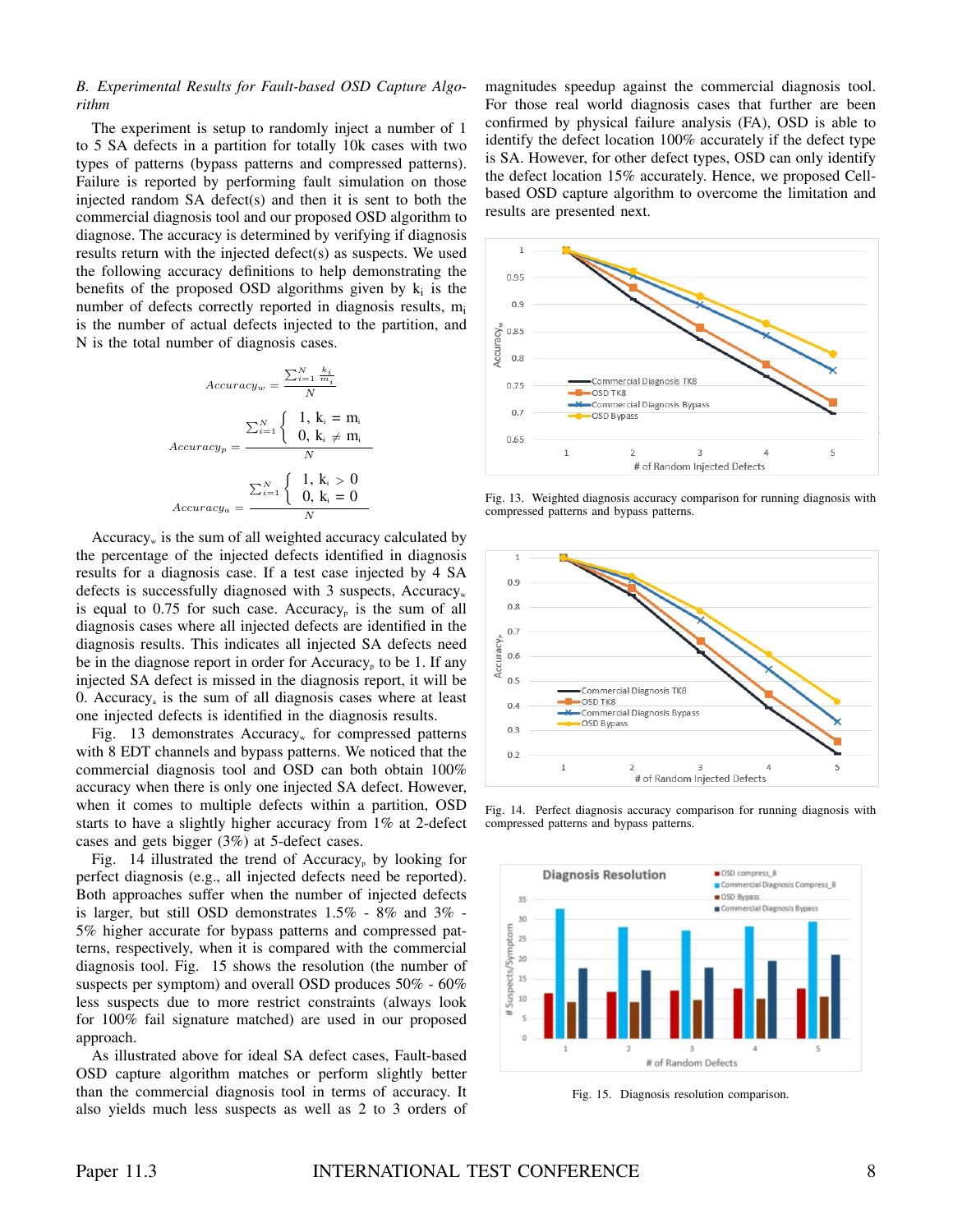| Wafer          | Avg. Overlap      | Perfect Match | Correlation Coff. |
|----------------|-------------------|---------------|-------------------|
| W1             | 68%               | 37%           | 0.97              |
| W <sub>2</sub> | 71%               | 41%           | 0.98              |
| $W_3$          | 68%               | 36%           | 0.93              |
| W <sub>4</sub> | 74%               | 45%           | 0.98              |
| W <sub>5</sub> | 69%               | 38%           | 0.96              |
| W <sub>6</sub> | 70%               | 41%           | 0.98              |
| W <sub>7</sub> | 71%               | 41%           | 0.98              |
| W8             | 72%               | 42%           | 0.99              |
| W9             | $\overline{67}\%$ | 36%           | 0.96              |
| W10            | 69%               | 39%           | 0.99              |

TABLE III CELL OVERLAP RESULTS FOR 10 WAFERS.

*C. Experimental Results for Cell-based OSD Capture Algorithm*

Fig. 16 illustrated the improvement Cell-based OSD capture algorithm over Fault-based OSD capture algorithm for actual diagnosis cases across 10 wafers. For every diagnosis symptom, the overlap is determined by the cell instances (discarded the cell pin in the pinpath) that are identified by both OSD and the commercial diagnosis tool. The average cell overlap is then calculated by the average values of all diagnosis symptoms. As seen in Fig. 16, the cell overlap is improved significantly from 21% (by Fault-based OSD algorithm) to 70% (by Cell-based OSD algorithm) on real world diagnosis cases (diagnosis results shown on all (100+) partitions for 10 wafers). Please note that "OSD Only" percentage is a good indication to determine how close the OSD resolution number is to that of the commercial diagnosis tool, and "Commercial Only" percentage is a good indication to identify the number of "missing" suspects that lower the overlap number. (Again, the results reported by the commercial diagnosis tool are used as the "golden" results for our comparison.)

Table. III shows the average overlap number (ranged from 67% to 74%) across 10 wafers. One interesting observation to be noted is the column of "Perfect Match %" whose values are ranged from 36% to 45%. The symptom is said to be "Perfect Match" if the reported cell suspects are identical between OSD and the commercial diagnosis tool. Overall, it is <sup>∼</sup>40% of symptoms have the identical diagnosis results between OSD and the commercial diagnosis tool. As the sole purpose of HVM diagnosis is to help YA, Correlation Coefficient on cell template analysis results obtained by OSD and the commercial diagnosis tool is used. It is calculated by the normalized fail rates (based on the instantiated number of a cell template) by having the same order of all cell templates for both approaches. It shows a good correlation (ranged from 0.93 to 0.99) between OSD and the commercial diagnosis tool. Fig. 17 demonstrated a good correlation for top 20 cell templates with Correlation Coefficient equal to 0.99 on 10 wafers. That indicates our proposed algorithm would yield a similar results as the commercial diagnosis tool for serving YA. In terms of accuracy and resolution, Cell-based OSD capture algorithm demonstrated high overlap with the commercial diagnosis tool while still maintaining 2 orders of magnitudes speedup over the traditional diagnosis. More importantly, 97% of actual defects (that include all defect types) confirmed by FA are successfully identified by Cell-based OSD capture algorithm.



Fig. 16. Overlap improvement from Fault-based to Cell-based OSD capture algorithm.



Fig. 17. Correlation Coefficient of commercial diagnosis tool and OSD for YA.

#### *D. Experimental Results for OSD Chain Algorithm*

Unlike the previous experiment to inject SA defect randomly in a partition, the fault simulation here is performed based on injecting random SA defects targeting at one single chain for bypass patterns to create 10K failed datalog for diagnosis. Fig. 18 shows the trends of  $Accuracy<sub>a</sub>$ ,  $Accuracy<sub>w</sub>$ , and Accuracy<sub>p</sub> for both the commercial diagnosis tool and OSD chain algorithm. As seen in the figure, both of the commercial diagnosis tool and OSD yields close to 100% accuracy when there is only single SA defect injected to the chain. For more than one defect in the chain, OSD obtains a better Accuracy<sub>w</sub> ranged from  $6\%$  to 17%. Both OSD and the commercial diagnosis tool fail to identify all multiple injected SA defects in the chain perfectly. However, if we only consider those cases where we call the diagnosis success as long as one of multiple injected defects can be detected by the chain diagnosis, it is close to 100% accuracy for OSD chain algorithm while it is around 70% for the commercial diagnosis tool. That indicates OSD can at least identify one of the injected defects for close to 100% of cases which makes OSD more effective in the high defect regime. Fig. 19 shows that OSD reports <sup>∼</sup>55% more suspects for single defect but it is able to obtain a slightly better resolution when it comes to 2 or more SA defects occurring in the chain. Please note that the resolution number is reported only for those cases the commercial diagnosis tool is able to at least identify one defect accurately. The proposed OSD chain algorithm has been successfully demonstrated on two Intel products with significant speedup (∼100-400X) realized over